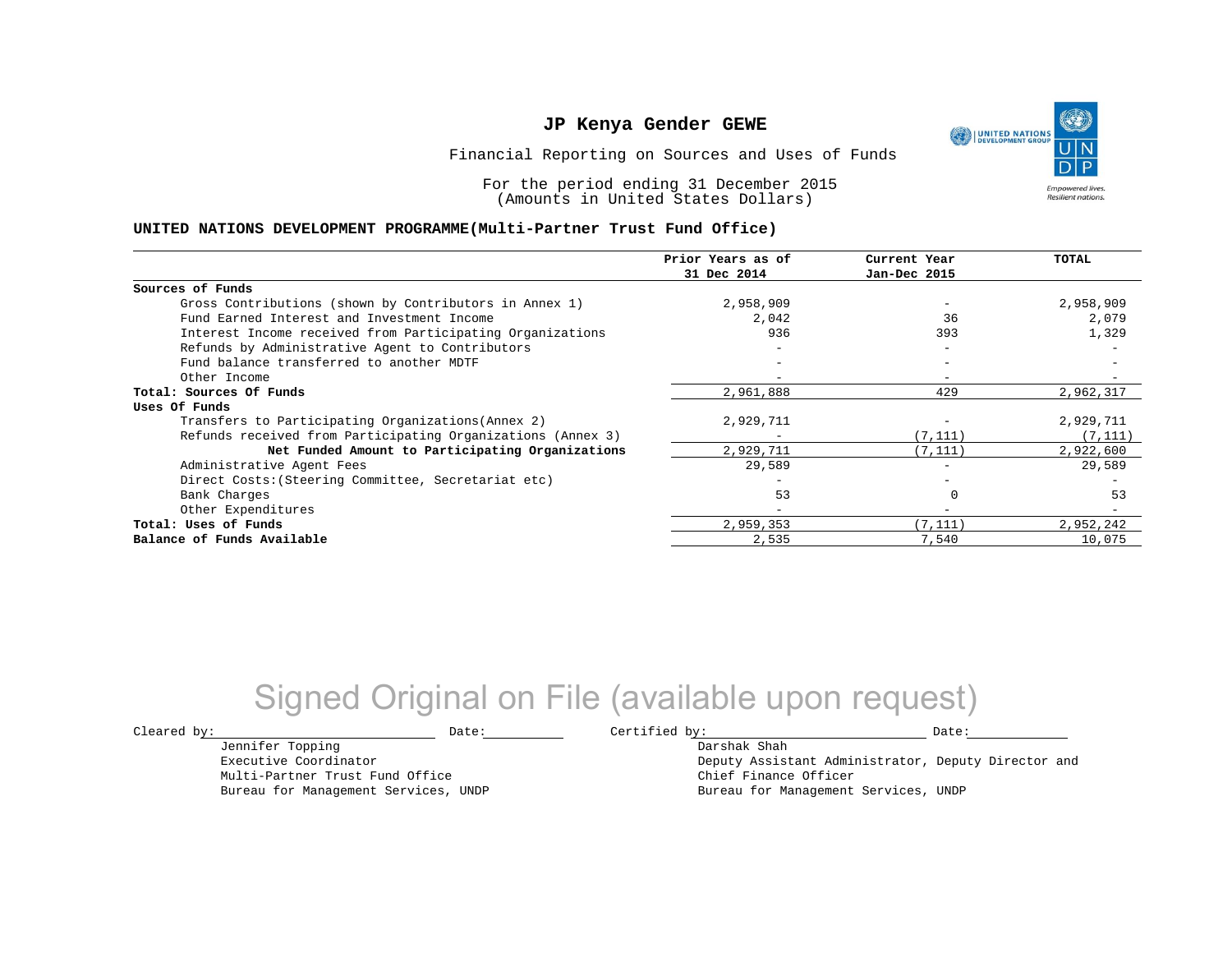

Financial Reporting on Sources and Uses of Funds

For the period ending 31 December 2015 (Amounts in United States Dollars)

#### **UNITED NATIONS DEVELOPMENT PROGRAMME(Multi-Partner Trust Fund Office)**

**Annex - 1: Gross Contributions**

|                      | Prior Years as of | Current Year             | TOTAL     |
|----------------------|-------------------|--------------------------|-----------|
|                      | 31 Dec 2014       | Jan-Dec 2015             |           |
| Contributors         |                   |                          |           |
| GOVERNMENT OF NORWAY | 2,958,909         | $\overline{\phantom{0}}$ | 2,958,909 |
| Total: Contributions | 2,958,909         | $-$                      | 2,958,909 |

## Signed Original on File (available upon request)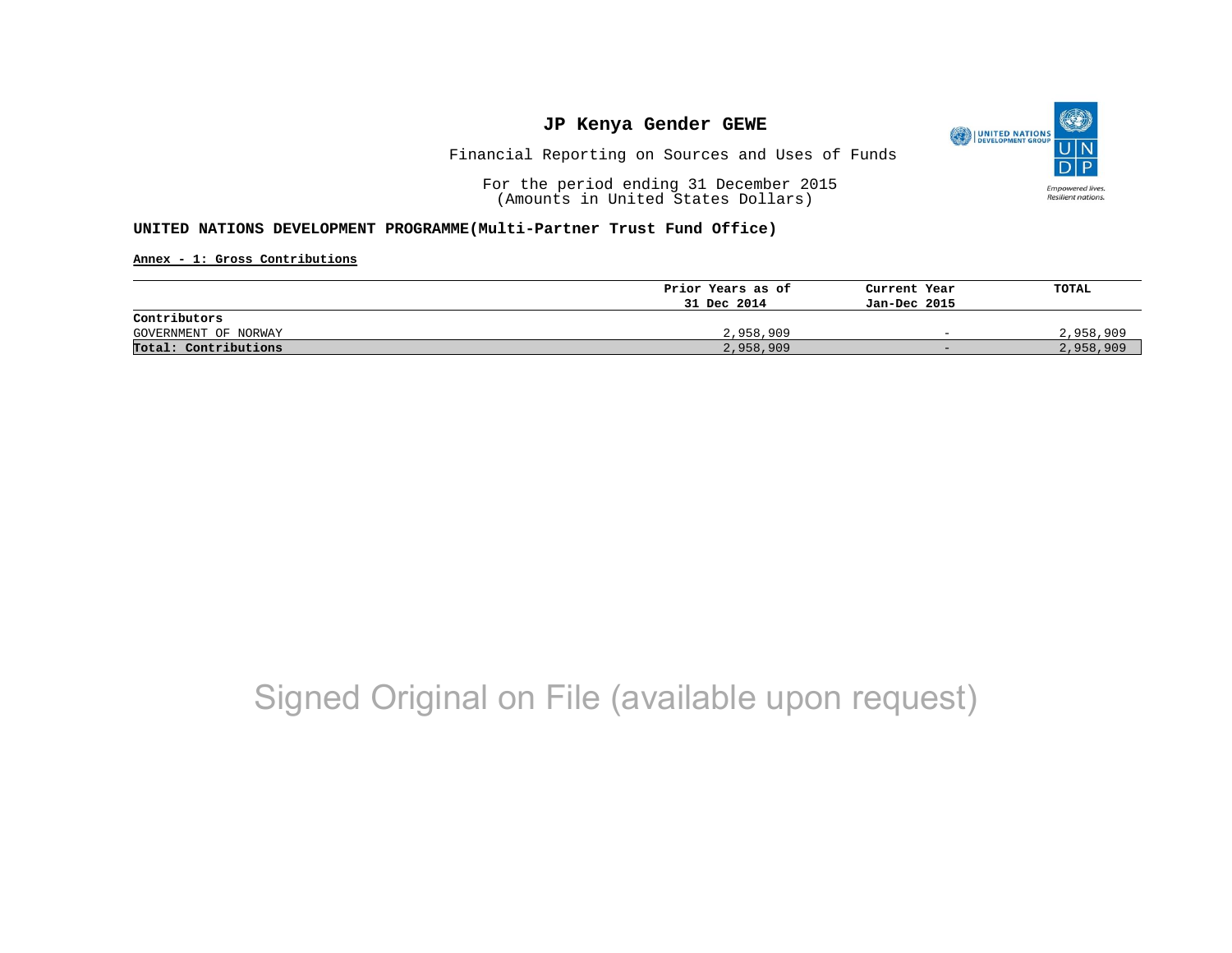

Financial Reporting on Sources and Uses of Funds

For the period ending 31 December 2015 (Amounts in United States Dollars)

#### **UNITED NATIONS DEVELOPMENT PROGRAMME(Multi-Partner Trust Fund Office)**

#### **Annex - 2: Transfers to Participating Organizations**

|                                                | Prior Years as of | Current Year             | TOTAL     |
|------------------------------------------------|-------------------|--------------------------|-----------|
|                                                | 31 Dec 2014       | Jan-Dec 2015             |           |
| ILO                                            | 204,496           | $\qquad \qquad -$        | 204,496   |
| IOM                                            | 60,000            | $\overline{\phantom{a}}$ | 60,000    |
| UNDP                                           | 301,894           | $\overline{\phantom{m}}$ | 301,894   |
| UNEP                                           | 50,000            | $\qquad \qquad -$        | 50,000    |
| UNESCO                                         | 512,335           | $\overline{\phantom{m}}$ | 512,335   |
| UNFPA                                          | 275,454           | $\overline{\phantom{m}}$ | 275,454   |
| UNICEF                                         | 115,597           | $\overline{\phantom{a}}$ | 115,597   |
| UNIDO                                          | 104,197           | $\overline{\phantom{m}}$ | 104,197   |
| UNODC                                          | 37,100            | $\overline{\phantom{m}}$ | 37,100    |
| UNWOMEN                                        | 1,247,238         | $\overline{\phantom{m}}$ | 1,247,238 |
| WHO                                            | 21,400            | $\qquad \qquad -$        | 21,400    |
| Total Transfers to Participating Organizations | 2,929,711         | $\qquad \qquad$          | 2,929,711 |

## Signed Original on File (available upon request)